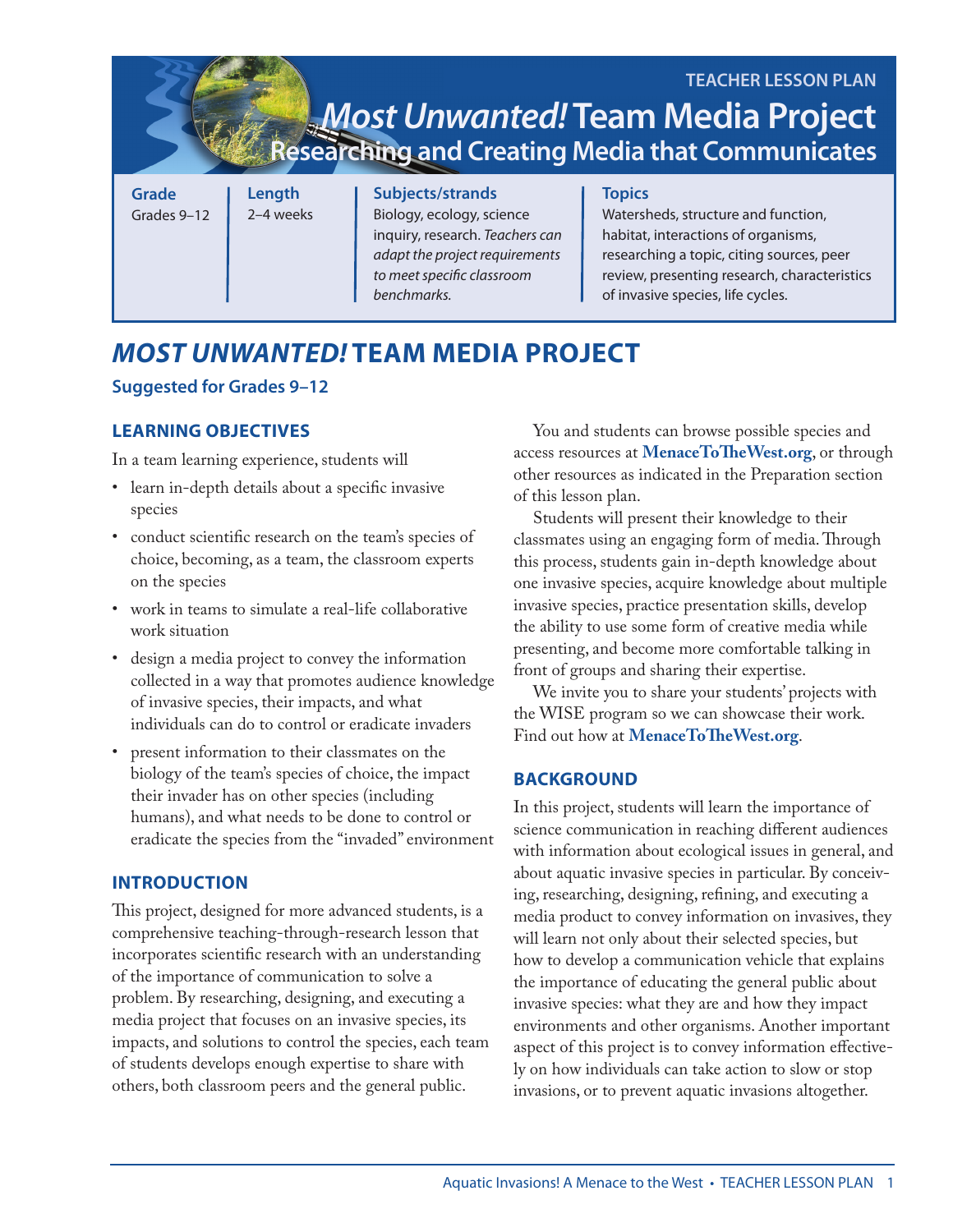### **VOCABULARY**

Brainstorming process, characteristic, common name, consensus, ecosystem, generalist species, habitat, invasive species, kingdom, life cycle, macroscopic, microscopic, native species, niche, nonnative species, parasitic, project proposal, range, research process, scientific name, specialization, storyboard, thumbnail sketch, vector.

#### **MATERIALS NEEDED**

- **• Research:** Depending on your classroom resources, have students access information about their species on their own devices (tablet, smart phone) or on school computers. Species guides and the *On the Lookout for Aquatic Invaders* identification guide are available in the Toolkit; printable species guides are also available on the website, **MenaceToTheWest. org**. Students can also conduct online searches for their particular species and access information from the websites included in the Resources section of this lesson plan.
- **• Presentation tools and materials:** Depending on the project type, students will need access to computer graphics program(s); presentation software, such as PowerPoint; a word processing program; print media, such as  $11 \times 17$ -inch or larger paper for poster; video and/or animation tools; hand-drawing tools; and/or other project type-specific tools.
- **• Student worksheets:**

Worksheet 1: Media Product Research and Design Worksheet 2: Select Species and Project Format Worksheet 3: Project Proposal Worksheet 4: Project Evaluation

#### **PREPARATION**

It is useful to gain some familiarity with invasive species topics before teaching this lesson. Research a list of invasive species in your area to suggest topics for your students. Check with your local, state, or regional Fish and Wildlife office, Department of Agriculture, or county extension office for information and ideas. If you conduct an online search, be sure you are referencing a reputable source, such as a state or federal agency or university research center. Make these online resources available to your students when they start conducting their own research.

For more information on aquatic invasive species in the western states, see the introductory chapters of the Menace to the West Curriculum, available in the Toolkit or at **http://seagrant.oregonstate.edu/ invasive-species.**

#### **PROCEDURE: TEAM MEDIA PROJECT**

- **1** Teams should consist of at least two and no more than four students, to ensure that all team members can participate fully in the project.
- **2** Have each team select an invasive species found in your local or regional environment. You or another instructor should approve each species to ensure that sufficient resources are available to the students, and, if possible, to avoid duplication of species among teams in the classroom.
- **3** Guide your students in the research, design, and presentation of a high-quality, informative creative media product that will be used as a communications outreach tool. Possibilities for media formats include slide shows, informational brochures directed at the public, a series of newspaper articles, or a field guide. Formats can also include animated movies, videos, music videos, websites, educational displays, magazine articles, educational DVDs, persuasive research papers, and murals or signage with interpretive text, such as a leaflet or information sheet explaining scientific content shown.
- **4 Worksheet 1: Media Project Research and Design.**  Both the media product and classroom presentation should include informational criteria indicated on the *Presentation Checklist*. Additional parameters pertaining to specific types of media products are included in the *Media Product Parameters* section of the same checklist. If you wish, you may also assign additional informational content specific to your classroom goals.
- **5 Worksheet 2: Select Species and Project Format**. Assist student teams in selecting their first and second choices for a species to study. Make final assignments based on appropriateness of species to your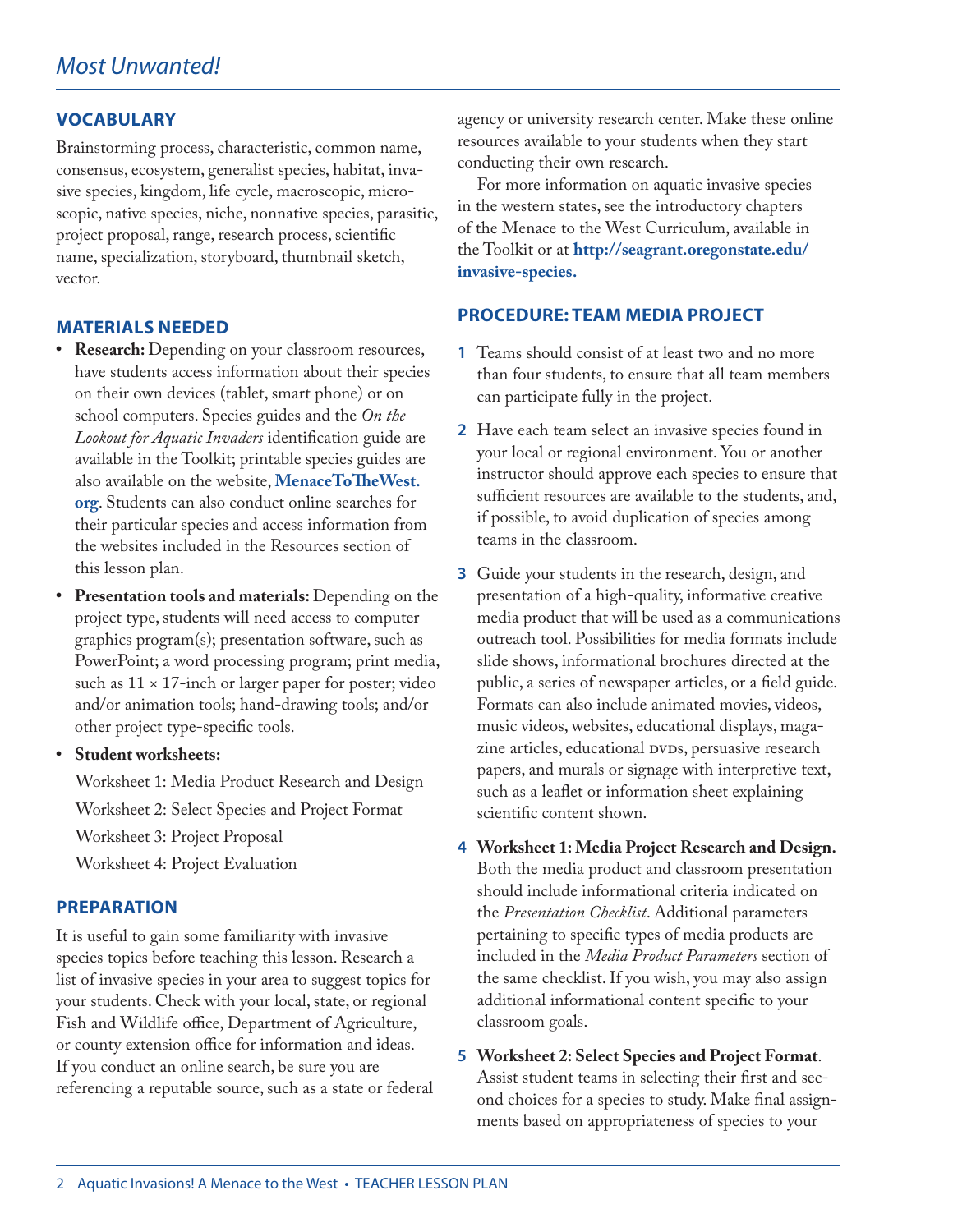classroom goals and ensuring breadth of information in your classroom (i.e., try to avoid duplication of species among teams). Approve all final choices by signing off on each team's worksheet. *Each team should submit one copy of approved Worksheet 2*.

- **6 Worksheet 3: Project Proposal.** Have each team draft a project proposal that includes elements on Worksheet 3. This is the basic "roadmap" that your teams will follow in researching, designing, and executing their media project. Have teams pay special attention to developing a timeline that will help them stay on track, coincides with your classroom goals, and ensures that all students participate equally in the project. *Each team should submit one copy of Worksheet 3: Project Proposal.*
- **7** Guide your student teams through the complete design and execution process (see **Worksheet 1**). If possible, offer computer-lab research sessions during class for the research phase, time to conduct research on their own devices in class, or direct your student teams to available Internet resources in your school. Students will also need access to computer resources for completing the final product, such as computer graphics programs, video editing capabilities, and/or word processing.
- **8 Worksheet 4: Project Evaluation.** Have all students evaluate their own projects and those of other teams for content, expertise, and effectiveness of message. Page 1 of the worksheet includes basic information about the organism. Page 2 is a scoring rubric for students to use in evaluating all of the presentations, including their own. *Each student should submit one copy of Worksheet 4: Project Evaluation.*

## **PRESENTATION AND EVALUATION**

Allow between 5 and 15 minutes per presentation, depending on grade level, class size, and team sizes (allow longer for bigger teams).

While each team presents its projects, peers should complete the *Project Evaluation* and *Peer Review Scoring Guide* on **Worksheet 4**.

### **Project Evaluation**

Questions for students to answer as their peers are presenting include the following.

- What is the organism's name?
- Have you seen it before? Where?
- What other species are related to the organism?
- Did you know it was invasive? Why or why not?
- What are three interesting facts that you learned about this species?
- How can you help prevent the spread of or eradicate this species?

## **Peer Review Scoring Guide**

Have each student complete the evaluation and the scoring guide for all presentations, including his or her own presentation.

Once all the individual evaluations are complete, have students meet with their own teams to discuss their individual evaluations, with the goal of agreeing on a combined team score for each presentation. Have all teams submit both the individual team member evaluations and an additional team evaluation form for each project.

# **VOCABULARY**

- **• Brainstorming process:** A group-creativity technique through which team members try to find a solution to a specific problem by gathering a list of ideas spontaneously contributed by its members. Initially, no judgment is made on any of the ideas, and final solutions are defined through discussion of the options offered, ideally by using a **consensus model** of decision making.
- **• Characteristic:** A distinguishing trait, feature, or quality of an organism.
- **• Common name:** The nonscientific name by which an organism is known, based on the normal language of everyday life.
- **• Consensus:** A group decision-making process through which group members develop, and agree to support, a decision in the best interest of the whole.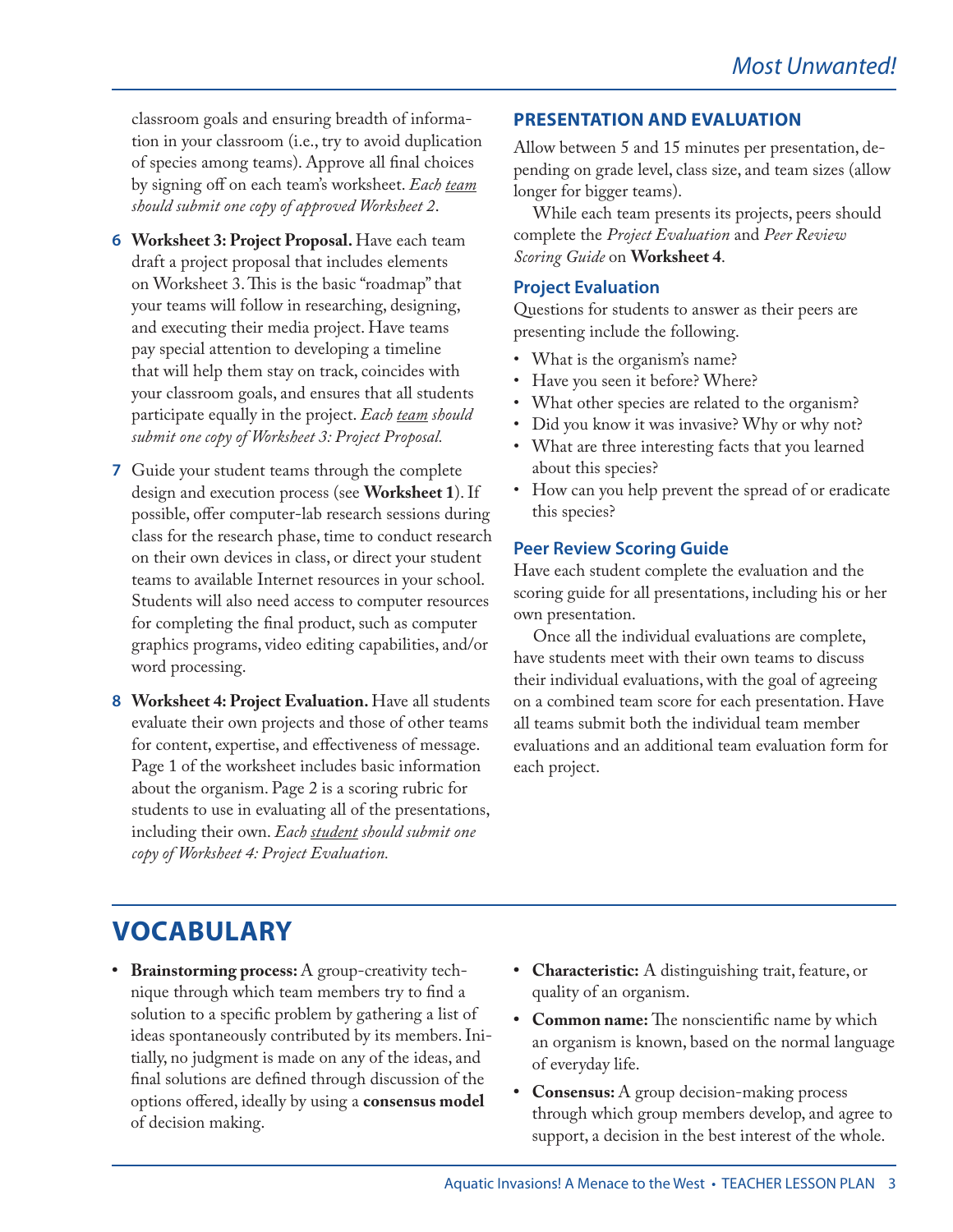The resolution is ideally one that can be supported by everyone in the group, even if the results are not the "favorite" outcome of each individual.

- **• Ecosystem:** A system formed by the interaction of biological and physical components. That is, a community of organisms interacting with their physical environment.
- **• Generalist species:** Species with the ability to live in many different places while tolerating a wide range of environmental conditions.
- **• Habitat:** Area where a species has the necessary food, water, shelter, and space to live and reproduce.
- **• Invasive species:** Nonindigenous species whose introduction and proliferation causes or is likely to cause economic and/or environmental harm or harm to human health.
- **• Kingdom:** In biology, a taxonomic category of the highest rank, grouping together all forms of life having certain fundamental characteristics in common. The five-kingdom classification scheme adopted by many biologists includes Animalia (animals), Plantae (plants), Fungi (fungi), Protista (protozoa and eucaryotic algae), and Monera (bacteria and blue-green algae).
- **• Life cycle:** A series of changes in form that an organism undergoes, returning to the starting state. It entails the course of development of an organism; that is, from the time of inception to growth to maturity, when an organism can viably produce another of its kind.
- **• Macroscopic:** Items large enough to be visible without the aid of a microscope.
- **• Microscopic:** Of extremely small size, usually visible only with the aid of a microscope.
- **• Native species:** A plant or animal species that naturally occurs in an area and has not been introduced from another area, state, or continent. Synonym: *indigenous species.*
- **• Niche:** The function or position of an organism or population within an ecological community, based on life history, habitat, trophic position (place in food chain), and geographic range.
- **• Nonnative species:** A plant or animal species living outside its natural past or present distribution; includes any part, gamete, seeds, eggs, or propagules of such species that might survive and subsequently reproduce. Because some nonnative species may be harmful or invasive while others are not, this term should be used with great care. Synonyms: *nonindigenous, foreign, alien,* and *exotic species.*
- **• Parasitic:** An organism that lives and feeds on or in an organism of a different species, usually causing harm to its host.
- **• Project proposal:** A description of activities that explains the steps in solving a particular problem. In addition to identifying an objective and steps to accomplish the goal, a project proposal will often set forth the benefits of pursuing the endeavor.
- **• Range:** In biology, the geographical area within which a species can be found.
- **• Research process:** Any gathering of data, information, and facts for the advancement of knowledge.
- **• Scientific name:** The Latin name of an organism, including genus and species, and generally shown in italics (*Genus species*).
- **• Specialization:** The adaptation of an organism to a special function or environment.
- **• Storyboard:** A series of panels in which a set of sketches is arranged sequentially, depicting the important changes of scene and action in a series of shots. Often used for outlining visual (filmed scenes, animated scenes) and verbal (script, dialogue) components for a film, slide show, or other sequential visual presentation.
- **• Thumbnail sketch:** A small drawing on paper used to explore multiple ideas quickly, such as the basic layout of a poster (i.e., where the text and pictorial components will appear and how much space each element will take up). Thumbnail sketches are similar to doodles, but may include as much detail as a small sketch.
- **• Vector:** Transportation of a species on or through a pathway via natural or human-made materials such as wind, water, shipping materials, wholesale products, cargo, equipment, people, transport vessels and vehicles, and outboard motors.